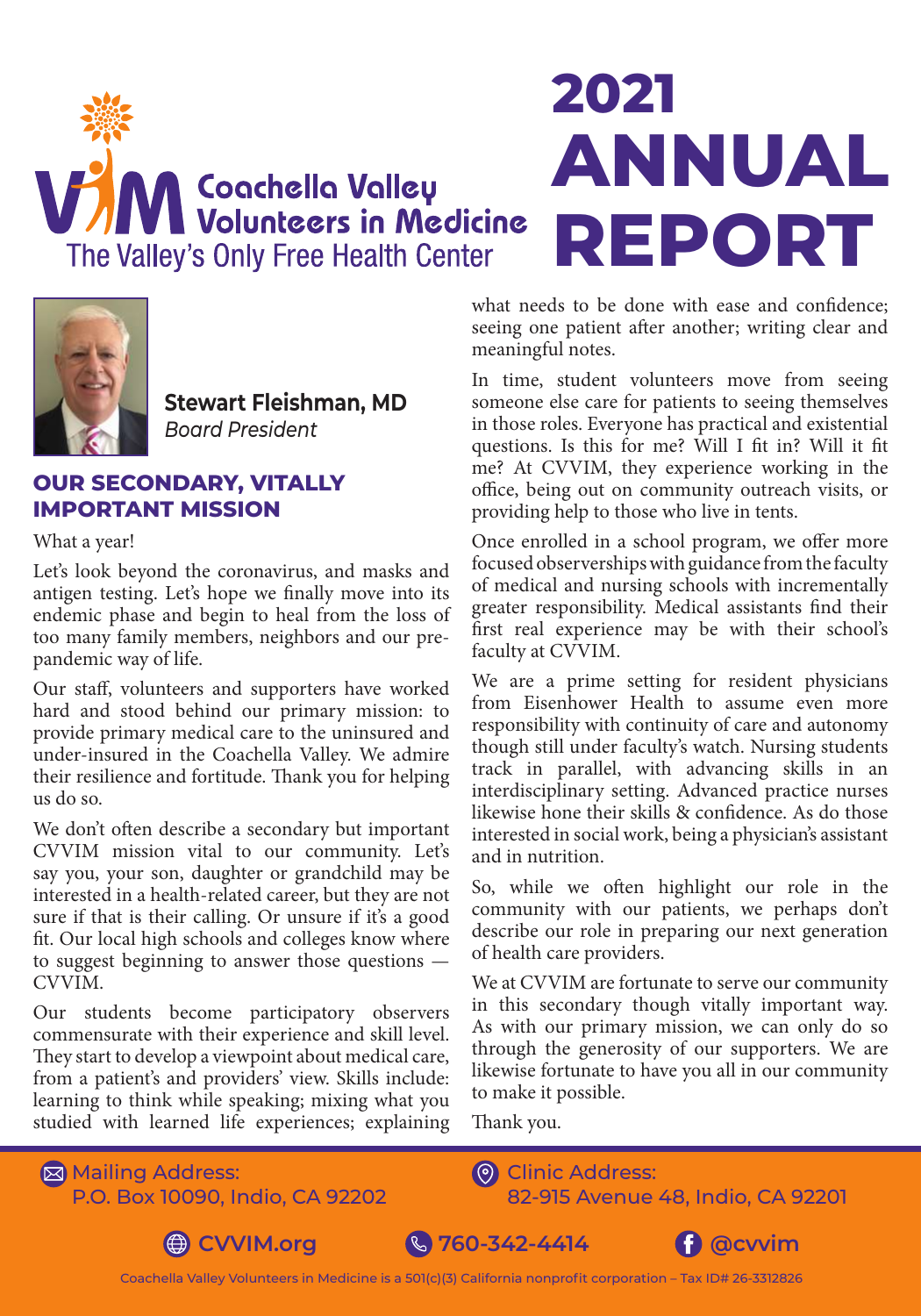### **EL UNICO CENTRO DE SALUD GRATUITO EN EL VALLE DE COACHELLA**



**Stewart Fleishman, MD** *Presidente de la Junta* 

#### **NUESTRA MISIÓN SECUNDARIA Y DE VITAL IMPORTANCIA**

¡Qué año!

Miremos más allá del coronavirus, las mascarillas y las pruebas de antígenos. Esperemos que finalmente pasemos a su fase endémica y comencemos a recuperarnos de la pérdida de demasiados familiares, vecinos y nuestra forma de vida anterior a la pandemia.

Nuestro personal, voluntarios y simpatizantes han trabajado arduamente y respaldaron nuestra misión principal: brindar atención médica primaria a las personas sin seguro y con seguro insuficiente en el Valle de Coachella. Admiramos su resistencia y fortaleza. Gracias por ayudarnos a hacerlo.

No solemos describir una misión CVVIM secundaria pero importante vital para nuestra comunidad. Digamos que usted, su hijo, hija o nieto pueden estar interesados en una carrera relacionada con la salud, pero no están seguros de si esa es su vocación. O no estoy seguro de si es una buena opción. Nuestras escuelas secundarias y universidades locales saben dónde sugerir comenzar a responder esas preguntas: CVVIM.

Nuestros estudiantes se convierten en observadores participativos acordes con su experiencia y nivel de habilidad. Empiezan a desarrollar un punto de vista sobre la atención médica, desde la perspectiva del paciente y de los proveedores. Las habilidades incluyen: aprender a pensar mientras se habla; mezclando lo que estudiaste con experiencias de vida aprendidas; explicar lo que hay que hacer con facilidad y confianza; viendo un paciente tras otro; escribir notas claras y significativas.

Con el tiempo, los estudiantes voluntarios pasan de ver a otra persona cuidar a los pacientes a verse a sí mismos en esos roles. Todo el mundo tiene preguntas prácticas y existenciales. ¿Esto es para mí? ¿Encaré? ¿Me quedará bien? En CVVIM, tienen la experiencia de trabajar en la oficina, realizar visitas comunitarias o brindar ayuda a quienes viven en tiendas de campaña.

Una vez inscritos en un programa escolar, ofrecemos puestos de observación más enfocados con la orientación de la facultad de las facultades de medicina y enfermería con una responsabilidad cada vez mayor. Los asistentes médicos descubren que su primera experiencia real puede ser con la facultad de su escuela en CVVIM.

Somos un entorno privilegiado para que los médicos residentes de Eisenhower Health asuman aún más responsabilidad con la continuidad de la atención y la autonomía, aunque aún bajo la supervisión del profesorado. Los estudiantes de enfermería realizan un seguimiento en paralelo, con habilidades avanzadas en un entorno interdisciplinario. Las enfermeras de práctica avanzada también perfeccionan sus habilidades y confianza. Al igual que los interesados en trabajo social, ser asistente médico y en nutrición.

Entonces, aunque a menudo destacamos nuestro papel en la comunidad con nuestros pacientes, quizás no describamos nuestro papel en la preparación de nuestra próxima generación de proveedores de atención médica.

Nosotros en CVVIM somos afortunados de servir a nuestra comunidad de esta manera secundaria aunque de vital importancia. Al igual que con nuestra misión principal, solo podemos hacerlo a través de la generosidad de nuestros seguidores. También somos afortunados de tenerlos a todos en nuestra comunidad para hacerlo posible.

Gracias.

**Para ver el Informe Anual completo en español, visite cvvim.org/about/**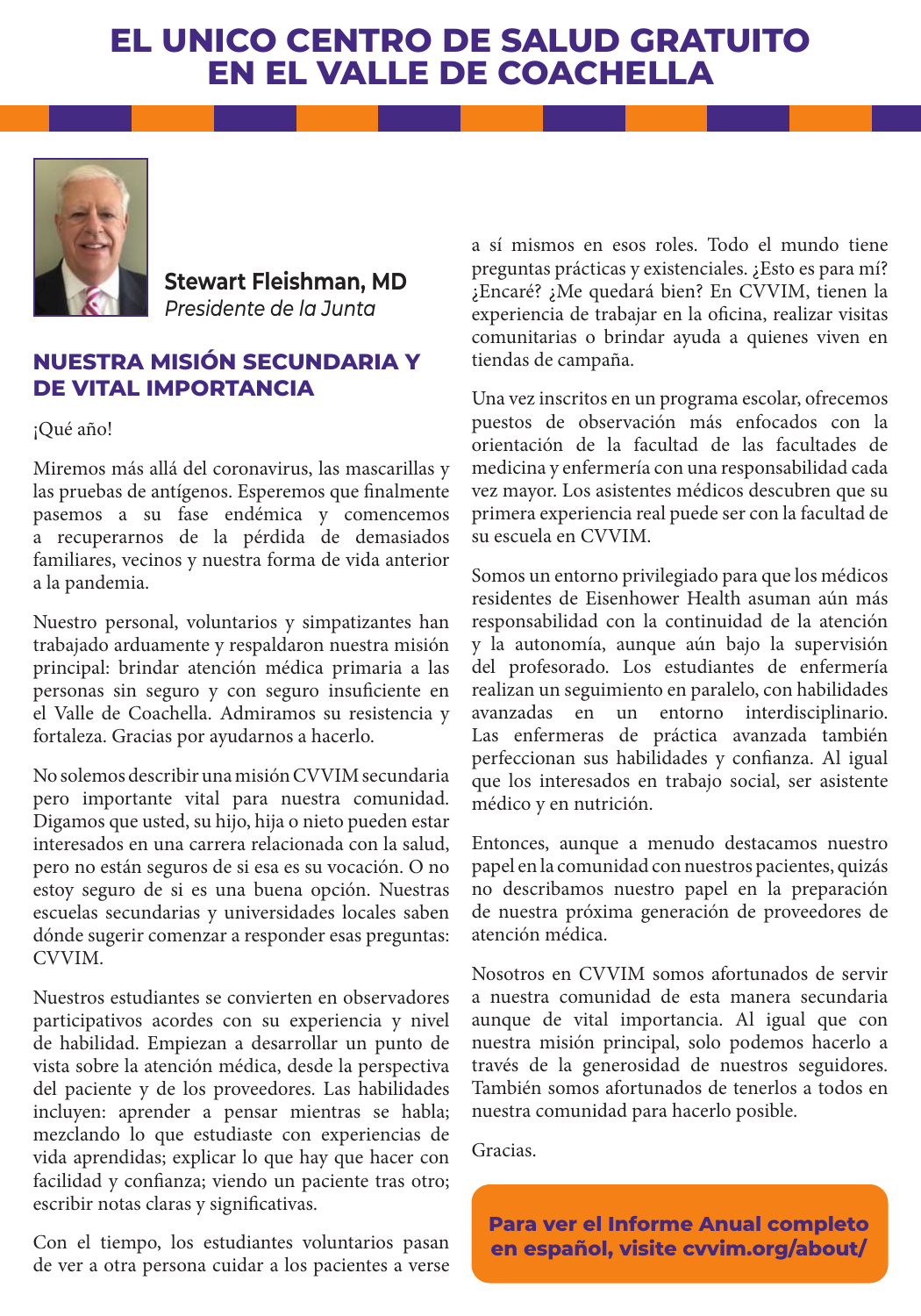## **MANY PATIENTS ARE EMPLOYED OR LOOKING FOR WORK**

## **EMPLOYMENT STATUS**



**self-employed. They have many diverse occupations.**



#### **PATIENTS PROVIDING REFERRALS**

I have been treated very well since I came to CVVIM to ask about the lowincome program. My doctor is Dr. Fleishman; he is very polite and explained everything that was happening with my health. He recommended I take some diabetes classes with Monica Salazar, which helped me to eat healthier and read food labels. Thanks to their advice, I have been able to lower my glucose.

As a promotora\*, I recommend CVVIM to my entire community so that they can come to receive help. The Coachella Valley is very fortunate to have a lowincome clinic to help.

\*promotora is a community health worker

#### **Sonia Baturoni Patient**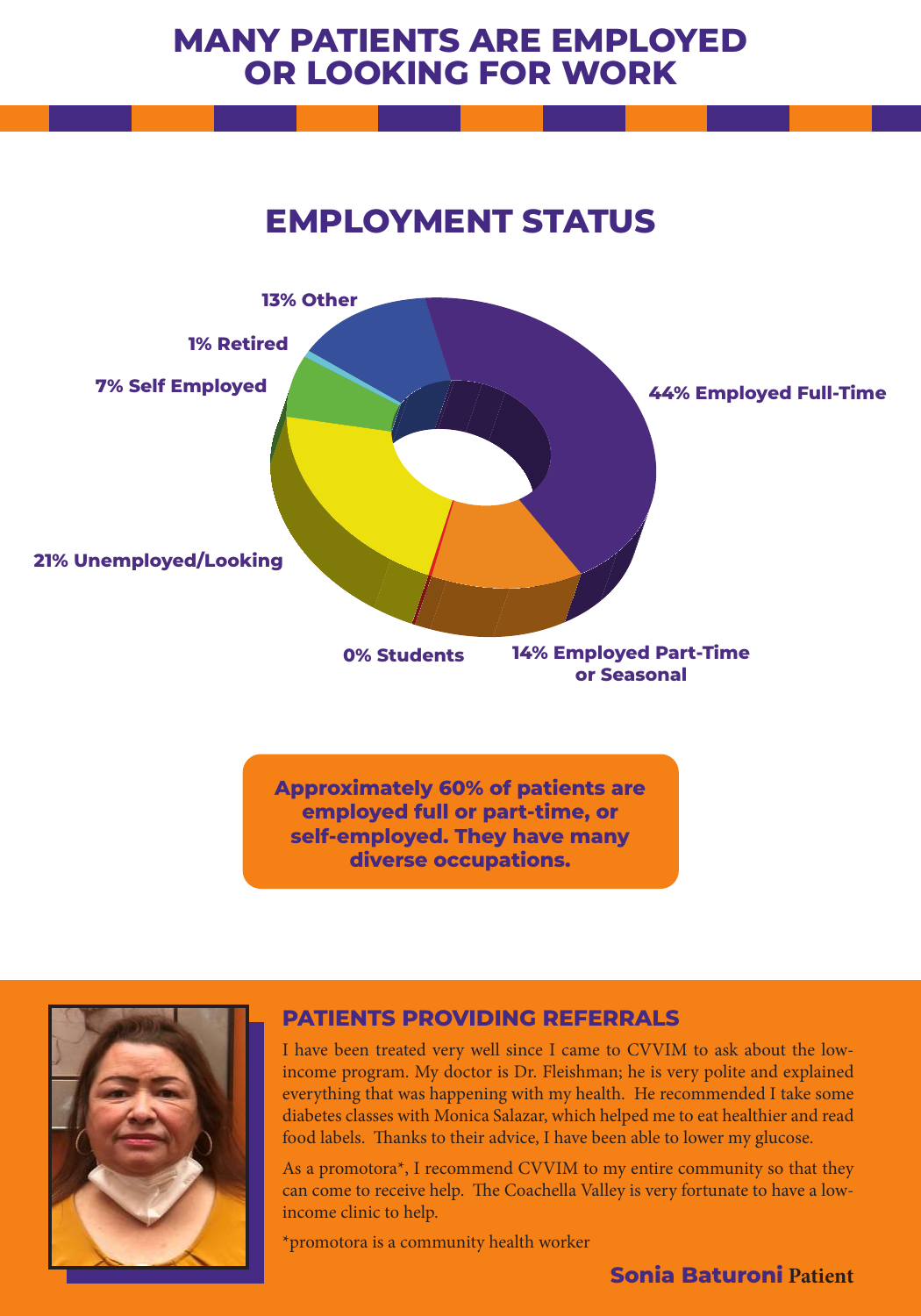## **DESERT HEALTHCARE DISTRICT & FOUNDATION**

## SAVE THE DATE! FRIDAY | NOVEMBER 11, 2022

THUNDERBIRD COUNTRY CLUB | RANCHO MI<del>rage, CA</del><br>North Lang | North Lang | Rancho Mirage, CA<br>North Lang | North Lang | North Lang | North Lang | North Lang | North Lang | North Lang | North Lang | North Lang | North Lang | N

Coachella Valley **Volunteers in Medicine** 

WINELOVERSAUCTION.COM

2022 HONOREE

AWARDS

& WINELOVER'S AUCTION



RECEPTION | SILENT AUCTION ELEGANT WINE DINNER VIMY AWARDS | LIVE AUCTION SUPPORTING SPONSOR



WINE SPONSOR Monte De Oro<br>Winery & Vineyards



#### **THE VIMY AWARDS**

The

Dr. Ron Hare, Founder and Counselor of Coachella Valley Volunteers in Medicine, was honored as our first recipient of the VIMY Awards. This award is giving to honor a significant contributor to healthcare in our Coachella Valley and beyond. Ron was joined by family, friends and community who came out to support him and his work. Pictured are Ron Hare accepting his award from VIMY Emcee, Karen Devine, and Ron and his wife, Norma, surrounded by the many proclamations from the cities and communities within the Coachella Valley.

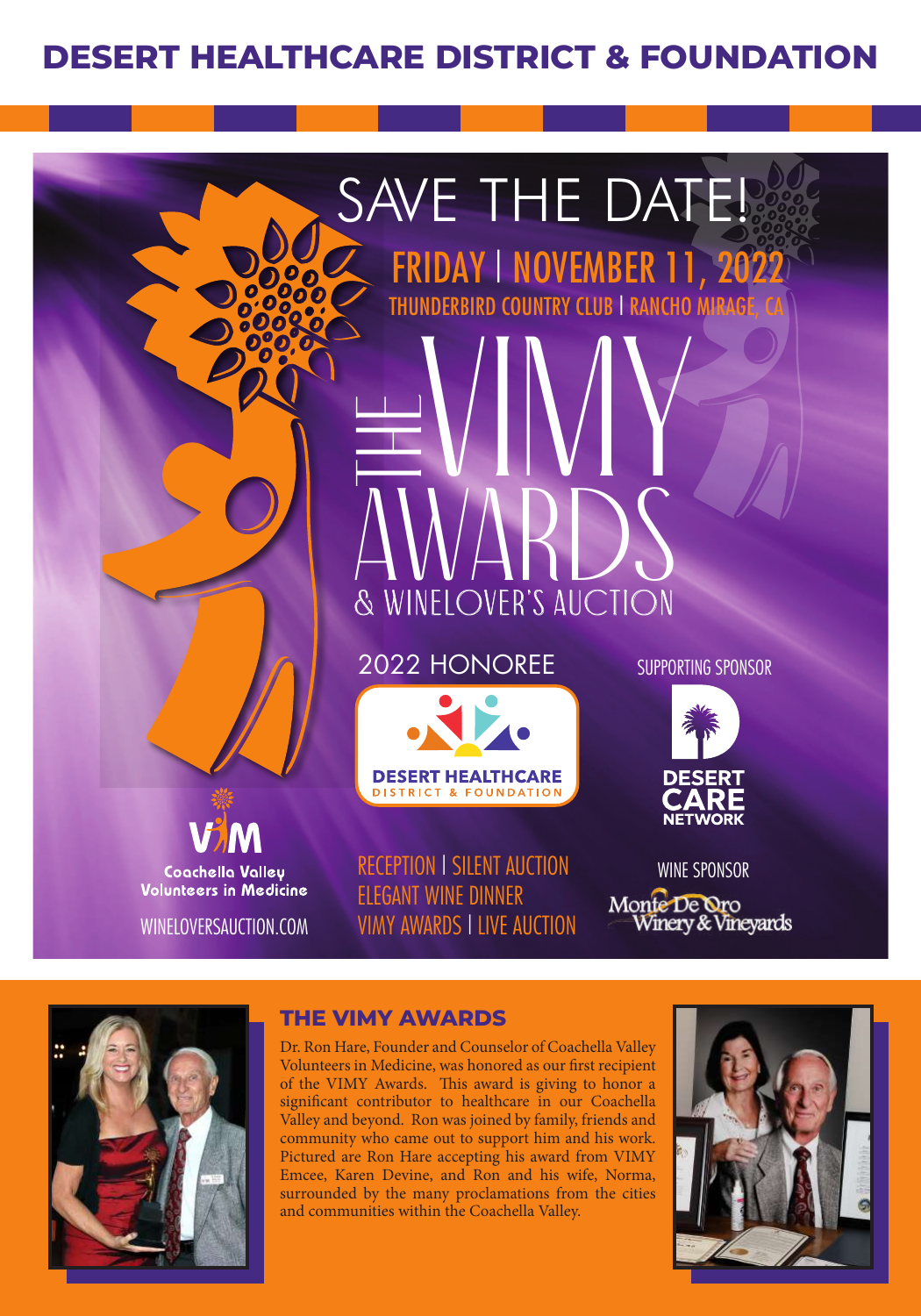## **STUDENT EDUCATION AND MEDICAL RESIDENCY**

In addition to providing primary medical care and related healthcare services, VIM hosts a multitude of student interns who gain direct experience in a clinical setting and/or with patients. Students from high school level to medical residency programs visit our clinic throughout the year. In 2021 we provided more than 1,794 hours of on-site learning to 46 student interns who assist in many aspects of patient care from reception to medical care.

All of these student interns, regardless of their level of education or experience, report their experience at Volunteers in Medicine as among their most valuable experiences because of our unique patient population and their healthcare needs. For example, we don't prescribe the newest medications, such as those advertised on TV, because, without insurance or the ability to pay privately, our patients can't afford to have it filled; the provider must consider the patient's income and talk with them about why they need the medication, its importance for them, and what to do if they can't afford it.

We are proud to play a small part in ensuring quality placements for young people to gain the experiences and course credits they need to become a healthcare professional, and to put their education and training into practice under the watchful eye of a skilled professional to oversee and guide them, regardless of their role. Congratulations to all of the student interns and medical residents - both Internal and Family Medicine - who have come through our clinic in the past year! We hope you enjoyed your visit with us, as much as we enjoyed having you!

In 2021, we accepted students, interns and medical residents from the following schools and places of education:

• Eisenhower Health Graduate Residency Program

- California State University of San Bernardino
- Health Career Concepts Intern
- UCR School of Medicine Students
- UCR Pipeline Program Volunteer
- Riverside County School of Career Education (formerly ROP)
- Elite Medical Professionals
- California Nursing Education Institute
- Mayfield College

#### **Residents**

The patient population at CVVIM offers a unique opportunity for residents in both internal and family medicine to care for patients with very limited financial resources. The resident learns how to provide care that



combines working with a diverse population and be sensitive to the constraints that the patients have limited finances. Within this understanding, it has been highly valued by the patients and residents. CVVIM broadens new physicians to knowledge of how medical care can be provided in the most cost-effective manner.

The feedback from both patients and resident learners has been very positive. Caring for patients at VIM has received very positive reviews. For selected residents, providing care at VIM has swayed career choices toward working with low income patients in primary care following completion of formal training at Eisenhower health.

#### **Roy Young, MD**



#### **VOLUNTEERING IS FULFILLING**

I have been a part of this clinic for over a year now. Those "resume boosters" volunteer hours, clinical experience, and doctor interaction, are all great. Through volunteering I've found myself again and connected to a part of me I thought I had lost. I am given the opportunity to meet and help so many individuals who each hold their own story. I am part of a team of individuals whose job consists of caring for the health and wellbeing of others. I help set up appointments, take calls, prepare patients charts, but most importantly, I get to learn. I learn from my supervisors, coworkers, doctors, and from patients. To think that a place like this exists is amazing, where economic stance, residency status, age, gender, race has no place to dictate health and wellbeing. Volunteering has connected me to myself, my family, my culture, and to my dreams of someday being able to help so many people and their health.

#### **Daniela Buenrostro Volunteer**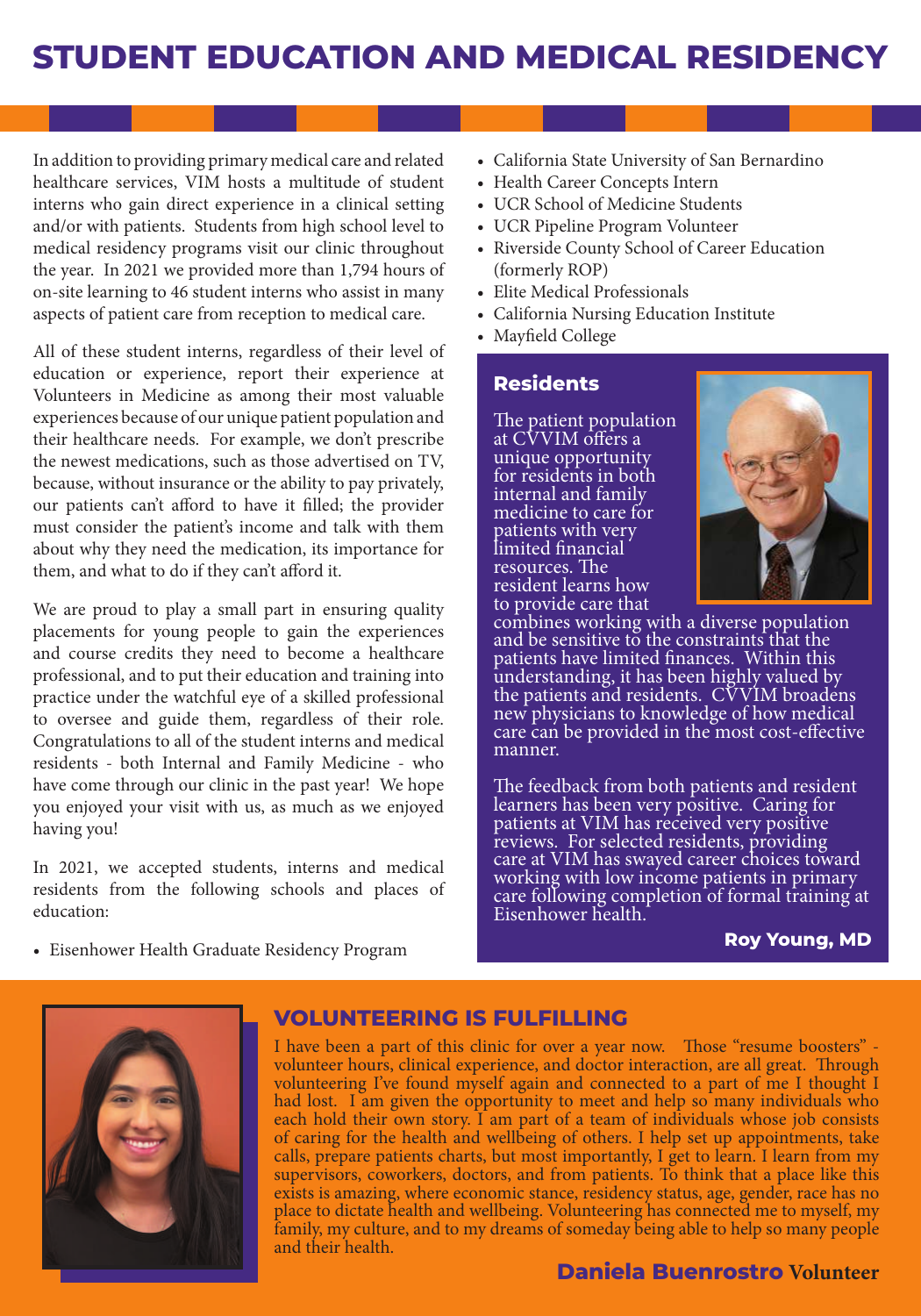## **CVVIM LEGACY SOCIETY**

OCU S # CIBLU<br>What do you want your Legacy to be?

Many donors who believe in our commitment to increase access to primary healthcare services for low-income and uninsured, or underinsured, adult residents of the Coachella Valley make a decision to join other generous and forward-thinking donors who support our long-term success through a planned gift.

It's easy to do. And, you don't have to be a billionaire to do it. While cash contributions are always appreciated, there are creative and flexible options that may also benefit you. Consider, for example, donating real estate, stocks or required distributions from an IRA. Naming Coachella Valley Volunteers in Medicine as the beneficiary of a life insurance policy or other non-liquid assets, we encourage you to consult with your financial advisor to discuss the options.

You need not be wealthy to leave a legacy. Ensure the sustainability of our organization in a way that

matches your core values. Generations to come will benefit from your gift. Your support of our mission will be long remembered and serve as an inspiration to others.

*I support Coachella Valley Volunteers in Medicine because of a belief that health care is a basic right. The Legacy Society represents an especially important arm of CVVIM because it provides a long term* 



*source of funding, permitting planning for the future.*

> **Roy Pitkin, MD, Retired Board Member and Provider**

#### **Please consider joining the Legacy Society and give the lasting gift of health to your community.** *For more information, please contact:*

**Doug J. Morin, Executive Director at 760-625-0760**



#### **PATIENTS ARE GRATEFUL**

Thanks to a referral from a friend, I have been receiving medical care at this clinic for over two years. After a check-up, I found I suffer from high cholesterol and was at risk for diabetes. CVVIM offered me classes on how to prevent and control diabetes, and other topics about high blood pressure and healthy nutrition.

I made difficult changes to my diet and now have an exercise routine. I felt like throwing in the towel but thanks to my family and the CVVM team, I was able to make the changes I needed to improve my health. I have seen a great improvement in my lifestyle.

I want to give special thanks to all the people that have made financial contributions to CVVIM which allows me to be a patient of this clinic free of charge. I also extend my thanks to the staff and doctors for their excellent service and dedication to the community. I highly recommend CVVIM to anyone who has no medical insurance and needs medical assistance.

#### **Flor de Magali Patient**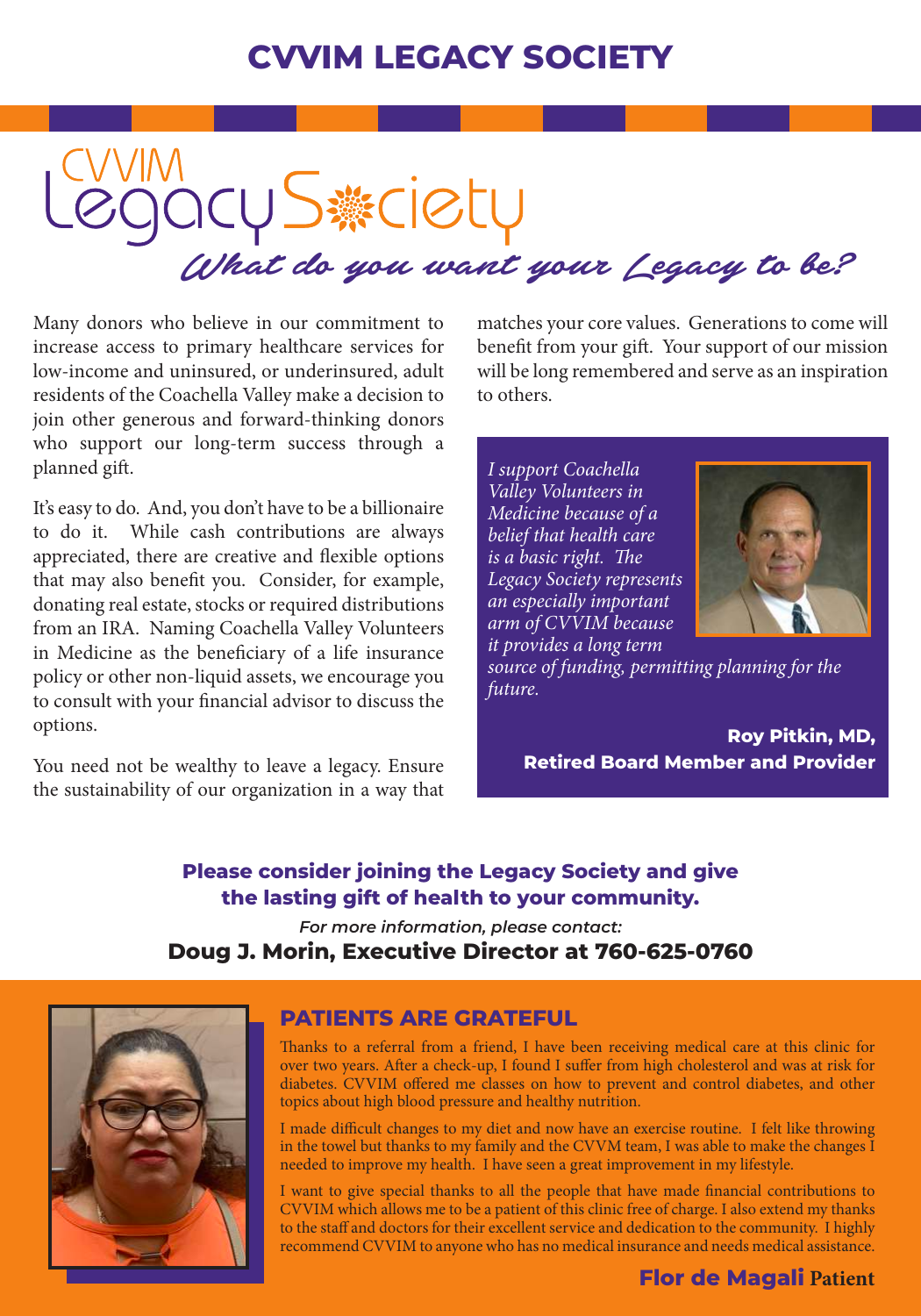## **The Mission of Coachella Valley Volunteers in Medicine is to provide Free Healthcare Services to Low-Income persons who have no Health Insurance or who are Underinsured**

Providing a local solution to a national problem, we offer healthcare services to those who have no insurance or can't afford to use their insurance for their primary healthcare needs. Services are provided by licensed and qualified professionals who volunteer their time, skills and experience to provide culturally sensitive care to low-income members of our community, and no one is ever charged for the services they receive, including labs, x-rays and other imaging services.

We believe that healthcare is a human right and individual health is community health.

Our clinic serves as a safety net for people with chronic conditions like diabetes or hypertension, acute conditions like colds and flu, and other nonemergent medical needs. Other services include health education, wellness, social service referrals and medical outreach to homeless persons.

| <b>STATEMENT OF ACTIVITY</b>          |               |               |  |
|---------------------------------------|---------------|---------------|--|
| <b>REVENUE</b>                        | Dec. 31, 2021 | Dec. 31, 2020 |  |
| <b>Contributions &amp; Grants</b>     | \$654,325     | \$715,881     |  |
| <b>Donated Services &amp; Rent</b>    | \$570,604     | \$457,883     |  |
| Fundraising                           | \$283,182     | \$79,368      |  |
| <b>ERC Refunds</b>                    | \$46,015      |               |  |
| Net assets released from restrictions |               |               |  |
| <b>TOTAL REVENUE &amp; SUPPORT</b>    | \$1,554,126   | \$1,253,132   |  |
|                                       |               |               |  |
| <b>EXPENSES</b>                       |               |               |  |
| <b>Program Services</b>               | \$1,082,273   | \$934,023     |  |
| <b>General &amp; Administrative</b>   | \$115,865     | \$107,569     |  |
| Fundraising                           | \$161,177     | \$93,691      |  |
| <b>TOTAL EXPENSES</b>                 | \$1,359,315   | \$1,135,283   |  |
| Change in Net Assets                  | \$194,811     | \$117,849     |  |

| <b>STATEMENT OF FINANCIAL POSITION</b>    |               |               |  |
|-------------------------------------------|---------------|---------------|--|
| <b>NET ASSETS</b>                         | Dec. 31, 2021 | Dec. 31, 2020 |  |
| Unrestricted                              | \$153,236     | \$140,431     |  |
| <b>Board Restricted</b>                   | \$133,909     | \$282,558     |  |
| <b>Temporarily Restricted</b>             | \$539,215     | \$173,673     |  |
| <b>TOTAL NET ASSETS</b>                   | \$826,360     | \$596,662     |  |
|                                           |               |               |  |
| <b>CURRENT LIABILITIES</b>                |               |               |  |
| <b>Accounts Payable</b>                   | \$46,930      | \$37,035      |  |
| <b>Accrued Vacation &amp; Payroll</b>     | \$36,655      | \$28,130      |  |
| Deferred Revenue                          | \$63,505      |               |  |
| <b>TOTAL LIABILITIES &amp; NET ASSETS</b> | \$938,563     | \$65,165      |  |

**Audited financial statements and Form 990 available upon request at CVVIM.org**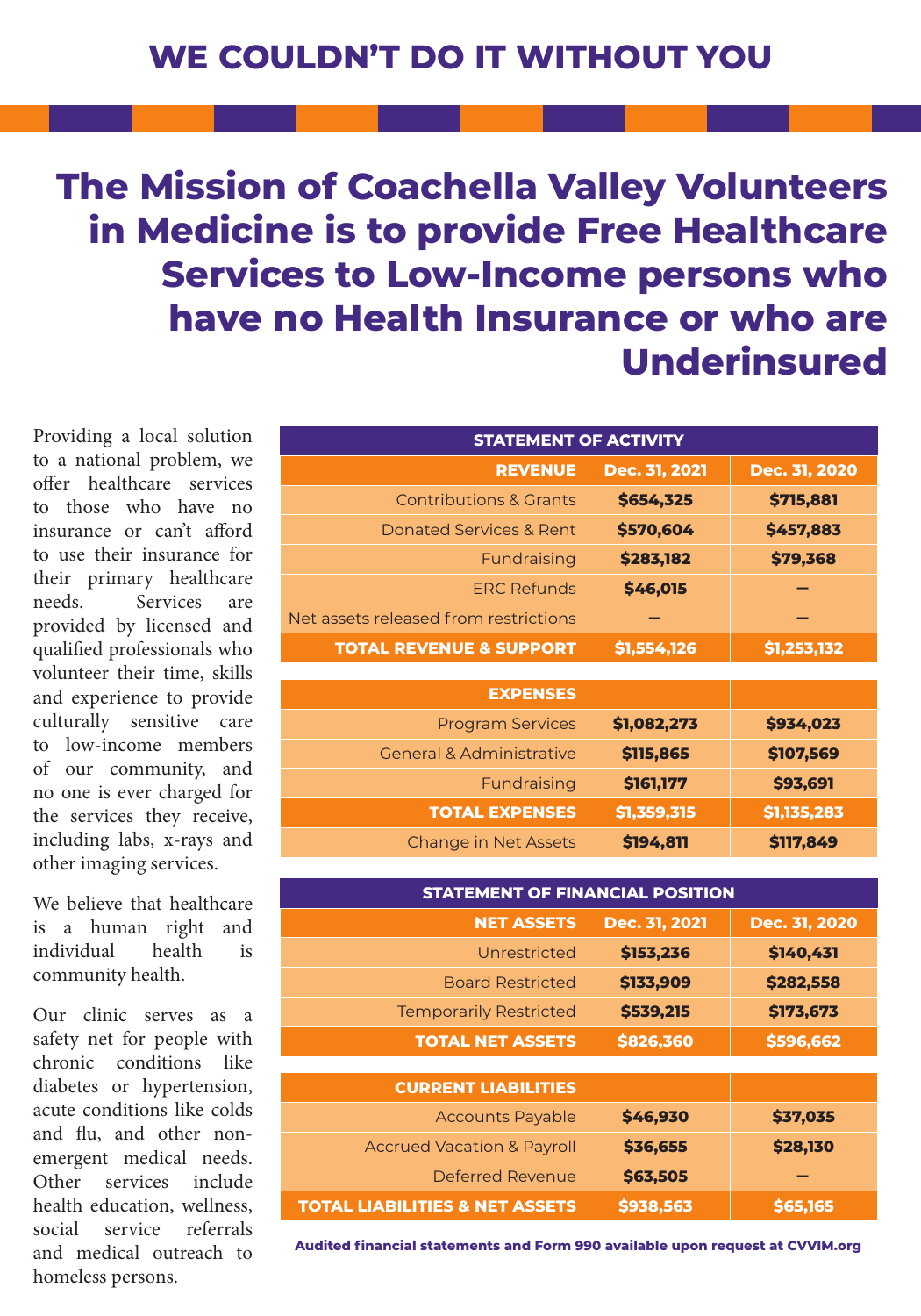## **PATIENTS HAVE DIVERSE PROFESSIONS**

**PROFESSION**





#### **CHANGING FOR THE BETTER**

I am a single mother with an adult son who recently underwent a kidney transplant. I am a housekeeper for a local hotel and enjoy cooking. From the diabetes classes and information provided, I have been learning how to cook and eat more balanced meals. I have lowered my A1C from 6.4% to 5.9% based on changes in my diet.

I have been a patient at CVVIM for almost 7 years. CVVIM has excellent doctors, who provide great care. They have helped me tremendously because without them I would not be able to afford or have access to health care. What CVVIM does is huge and I'm very grateful to have these services and for this clinic to exist here in the valley.

**Irma Valdez Patient**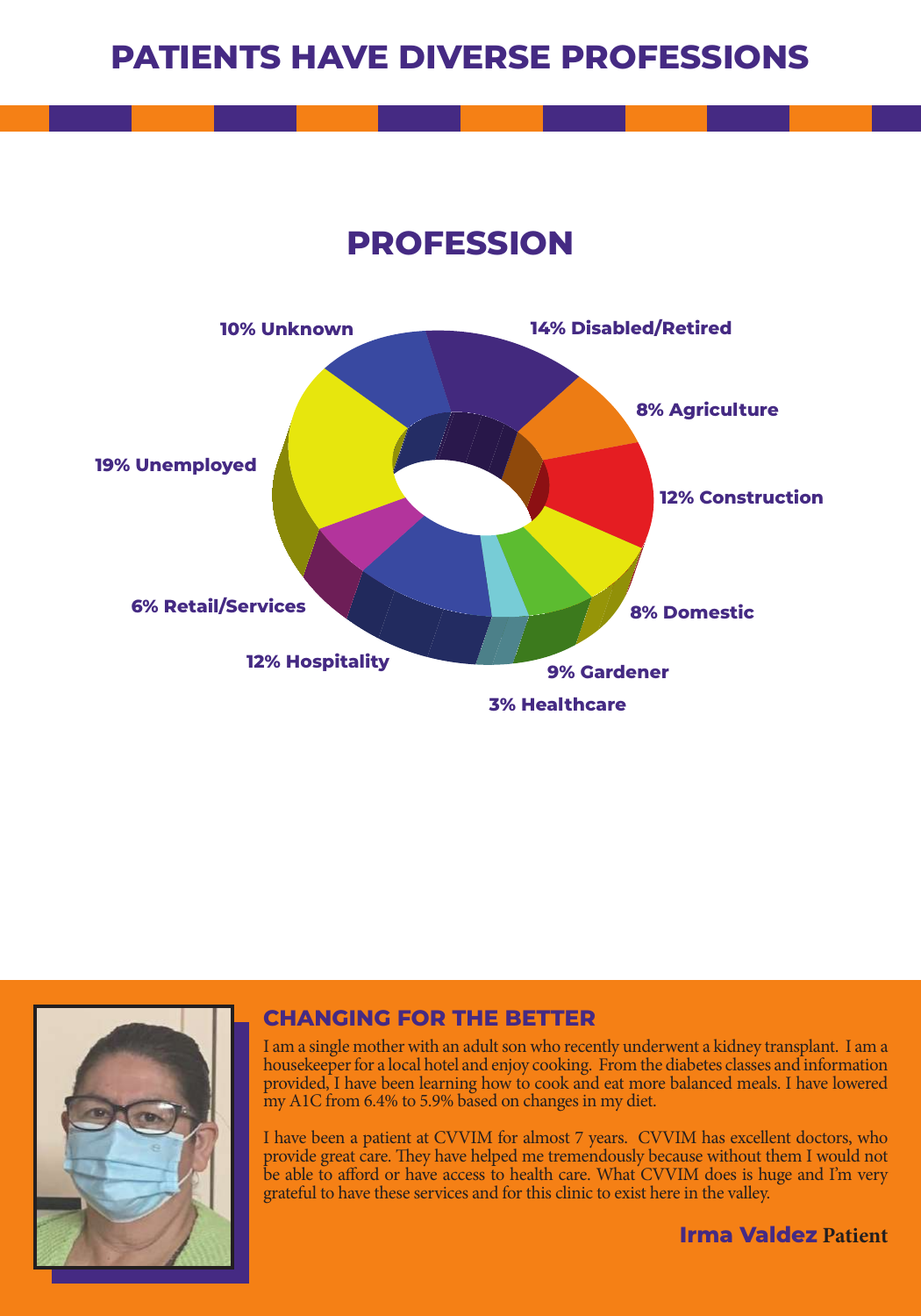## **SERVING OUR VALLEY'S UNINSURED, LOW-INCOME RESIDENTS**

## **PROGRAMS & SERVICES**